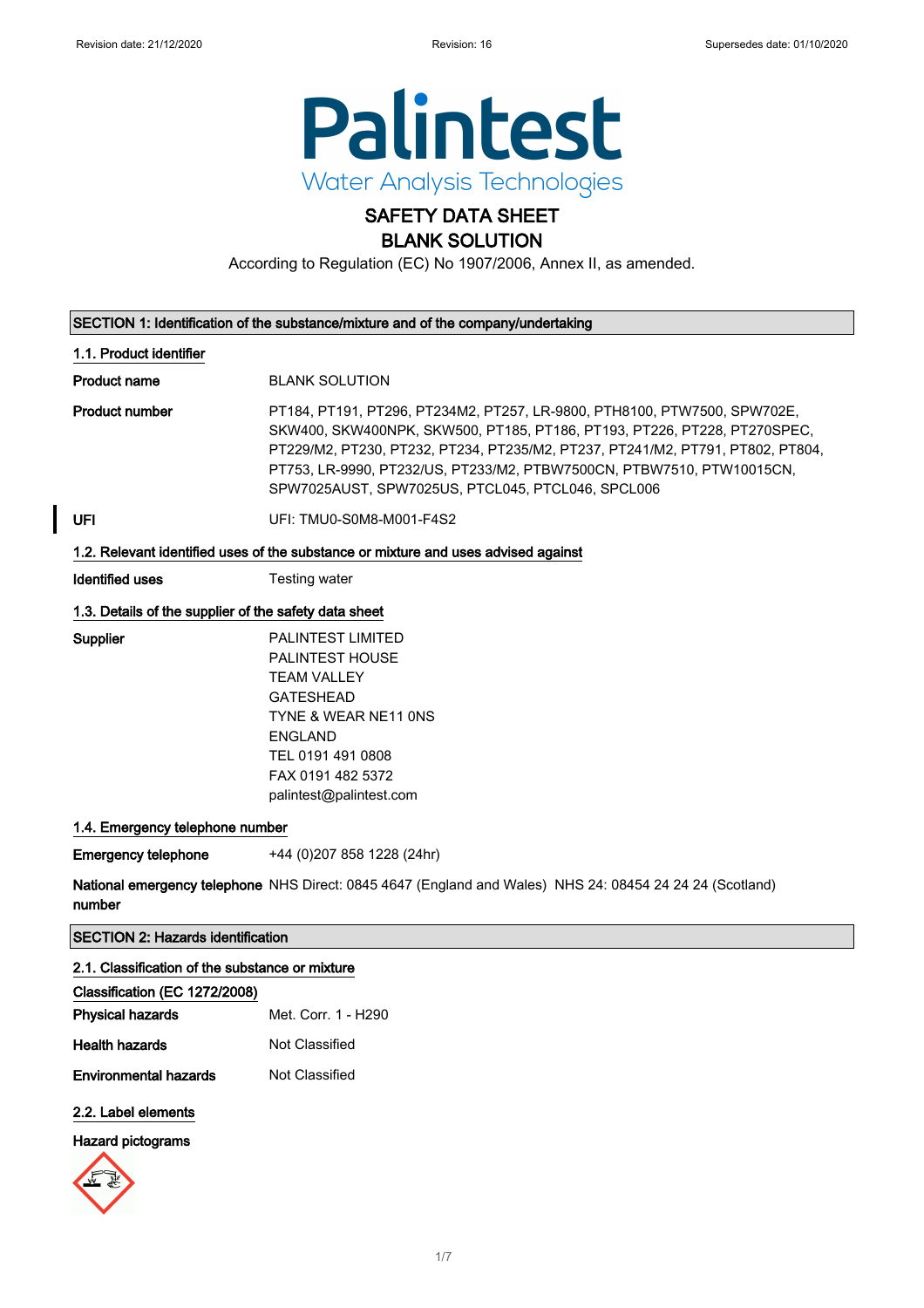| Signal word                     | Warning                                                                                                                                                                  |
|---------------------------------|--------------------------------------------------------------------------------------------------------------------------------------------------------------------------|
| <b>Hazard statements</b>        | H <sub>290</sub> May be corrosive to metals.                                                                                                                             |
| <b>Precautionary statements</b> | P234 Keep only in original packaging.<br>P390 Absorb spillage to prevent material damage.<br>P406 Store in a corrosion-resistant container with a resistant inner liner. |

### 2.3. Other hazards

This product does not contain any substances classified as PBT or vPvB.

## SECTION 3: Composition/information on ingredients

| 3.2. Mixtures                                                                      |                                                                                                                                                                                                                               |                                                      |       |
|------------------------------------------------------------------------------------|-------------------------------------------------------------------------------------------------------------------------------------------------------------------------------------------------------------------------------|------------------------------------------------------|-------|
| <b>HYDROCHLORIC ACID 37%</b>                                                       |                                                                                                                                                                                                                               |                                                      | $1\%$ |
| CAS number: 7647-01-0                                                              | EC number: 231-595-7                                                                                                                                                                                                          | REACH registration number: 01-<br>2119484862-27-XXXX |       |
| <b>Classification</b>                                                              |                                                                                                                                                                                                                               |                                                      |       |
| Met. Corr. 1 - H290                                                                |                                                                                                                                                                                                                               |                                                      |       |
| Skin Corr. 1B - H314                                                               |                                                                                                                                                                                                                               |                                                      |       |
| Eye Dam. 1 - H318                                                                  |                                                                                                                                                                                                                               |                                                      |       |
| STOT SE 3 - H335                                                                   |                                                                                                                                                                                                                               |                                                      |       |
| The Full Text for all R-Phrases and Hazard Statements are Displayed in Section 16. | . The contract of the contract of the contract of the contract of the contract of the contract of the contract of the contract of the contract of the contract of the contract of the contract of the contract of the contrac |                                                      |       |

Composition comments When handled correctly, undamaged units represent no danger.

| <b>SECTION 4: First aid measures</b>                                            |                                                                                                                                                                                                                          |  |
|---------------------------------------------------------------------------------|--------------------------------------------------------------------------------------------------------------------------------------------------------------------------------------------------------------------------|--|
| 4.1. Description of first aid measures                                          |                                                                                                                                                                                                                          |  |
| General information                                                             | When handled correctly, undamaged units represent no danger.                                                                                                                                                             |  |
| Inhalation                                                                      | Move affected person to fresh air and keep warm and at rest in a position comfortable for<br>breathing.                                                                                                                  |  |
| Ingestion                                                                       | Rinse mouth thoroughly with water. Give plenty of water to drink. Keep affected person under<br>observation. Get medical attention if any discomfort continues. Show this Safety Data Sheet<br>to the medical personnel. |  |
| <b>Skin contact</b>                                                             | Wash skin thoroughly with soap and water. Get medical attention if any discomfort continues.                                                                                                                             |  |
| Eye contact                                                                     | Rinse immediately with plenty of water. Continue to rinse for at least 15 minutes. Get medical<br>attention promptly if symptoms occur after washing.                                                                    |  |
| 4.2. Most important symptoms and effects, both acute and delayed                |                                                                                                                                                                                                                          |  |
| Inhalation                                                                      | May cause respiratory irritation.                                                                                                                                                                                        |  |
| Ingestion                                                                       | May cause irritation.                                                                                                                                                                                                    |  |
| <b>Skin contact</b>                                                             | Prolonged contact may cause burns.                                                                                                                                                                                       |  |
| Eye contact                                                                     | May cause severe eye irritation.                                                                                                                                                                                         |  |
| 4.3. Indication of any immediate medical attention and special treatment needed |                                                                                                                                                                                                                          |  |
| Notes for the doctor                                                            | No specific recommendations.                                                                                                                                                                                             |  |
| <b>SECTION 5: Firefighting measures</b>                                         |                                                                                                                                                                                                                          |  |

### 5.1. Extinguishing media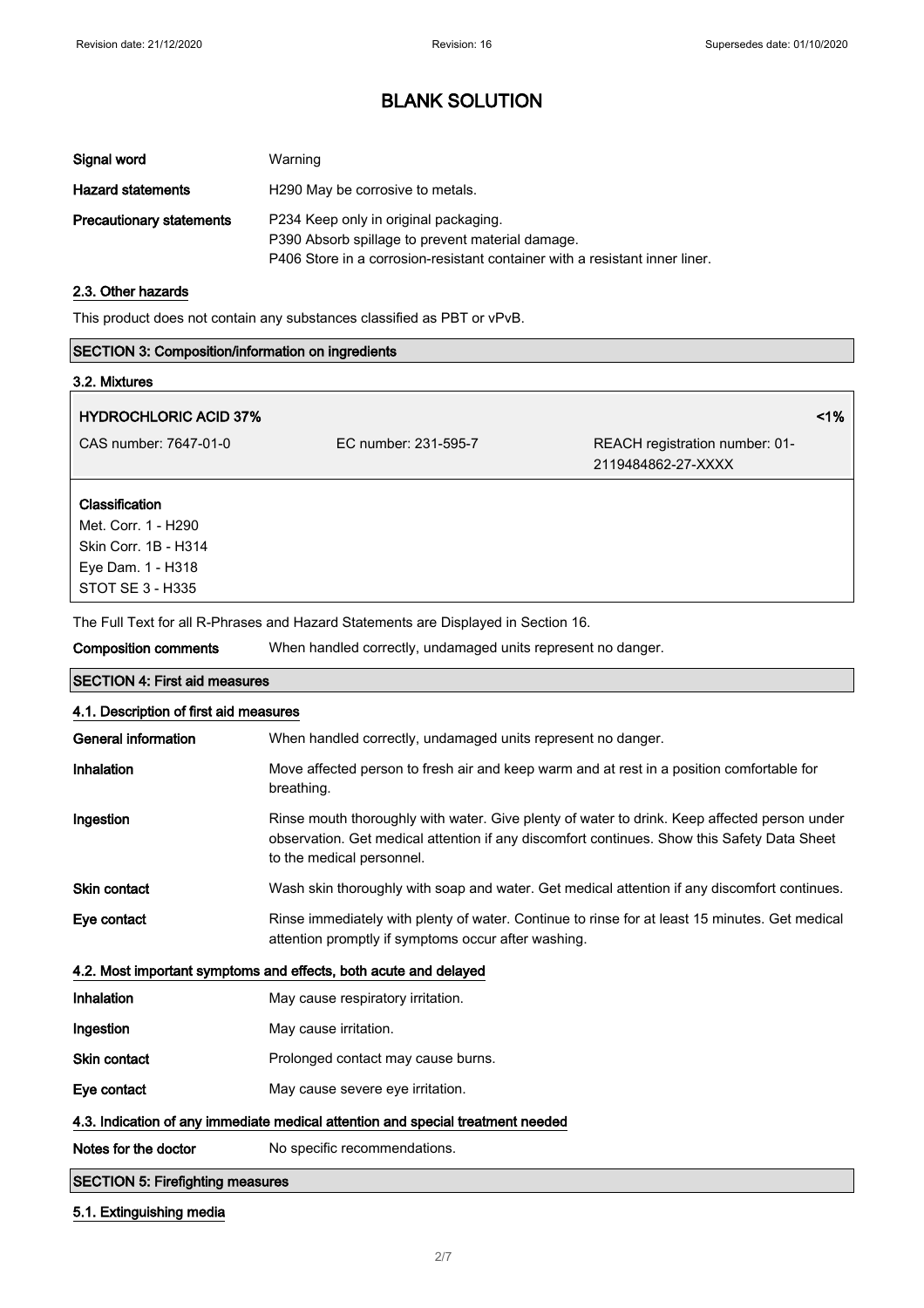| Suitable extinguishing media                                                            | Use fire-extinguishing media suitable for the surrounding fire.                                                                                                 |  |
|-----------------------------------------------------------------------------------------|-----------------------------------------------------------------------------------------------------------------------------------------------------------------|--|
| 5.2. Special hazards arising from the substance or mixture                              |                                                                                                                                                                 |  |
| <b>Hazardous combustion</b><br>products                                                 | No known hazardous decomposition products.                                                                                                                      |  |
| 5.3. Advice for firefighters                                                            |                                                                                                                                                                 |  |
| Protective actions during<br>firefighting                                               | No specific firefighting precautions known.                                                                                                                     |  |
| <b>SECTION 6: Accidental release measures</b>                                           |                                                                                                                                                                 |  |
|                                                                                         | 6.1. Personal precautions, protective equipment and emergency procedures                                                                                        |  |
| <b>Personal precautions</b>                                                             | Wear protective clothing as described in Section 8 of this safety data sheet.                                                                                   |  |
| 6.2. Environmental precautions                                                          |                                                                                                                                                                 |  |
| <b>Environmental precautions</b>                                                        | Not considered to be a significant hazard due to the small quantities used. However, large or<br>frequent spills may have hazardous effects on the environment. |  |
| 6.3. Methods and material for containment and cleaning up                               |                                                                                                                                                                 |  |
| Methods for cleaning up                                                                 | No specific clean-up procedure recommended.                                                                                                                     |  |
| 6.4. Reference to other sections                                                        |                                                                                                                                                                 |  |
| Reference to other sections                                                             | Wear protective clothing as described in Section 8 of this safety data sheet.                                                                                   |  |
| <b>SECTION 7: Handling and storage</b>                                                  |                                                                                                                                                                 |  |
| 7.1. Precautions for safe handling                                                      |                                                                                                                                                                 |  |
| Usage precautions                                                                       | Good personal hygiene procedures should be implemented. When handled correctly,<br>undamaged units represent no danger.                                         |  |
|                                                                                         | 7.2. Conditions for safe storage, including any incompatibilities                                                                                               |  |
| <b>Storage precautions</b>                                                              | Store in tightly-closed, original container in a dry and cool place. Keep separate from food,<br>feedstuffs, fertilisers and other sensitive material.          |  |
| 7.3. Specific end use(s)                                                                |                                                                                                                                                                 |  |
| Specific end use(s)                                                                     | The identified uses for this product are detailed in Section 1.2.                                                                                               |  |
| <b>SECTION 8: Exposure controls/Personal protection</b>                                 |                                                                                                                                                                 |  |
| 8.1. Control parameters<br>Occupational exposure limits<br><b>HYDROCHLORIC ACID 37%</b> |                                                                                                                                                                 |  |

Long-term exposure limit (8-hour TWA): WEL 1 ppm 2 mg/m<sup>3</sup> gas and aerosol mists Short-term exposure limit (15-minute): WEL 5 ppm 8 mg/m<sup>3</sup> gas and aerosol mists WEL = Workplace Exposure Limit.

### 8.2. Exposure controls

Protective equipment



Eye/face protection Eyewear complying with an approved standard should be worn if a risk assessment indicates eye contact is possible. The following protection should be worn: Chemical splash goggles.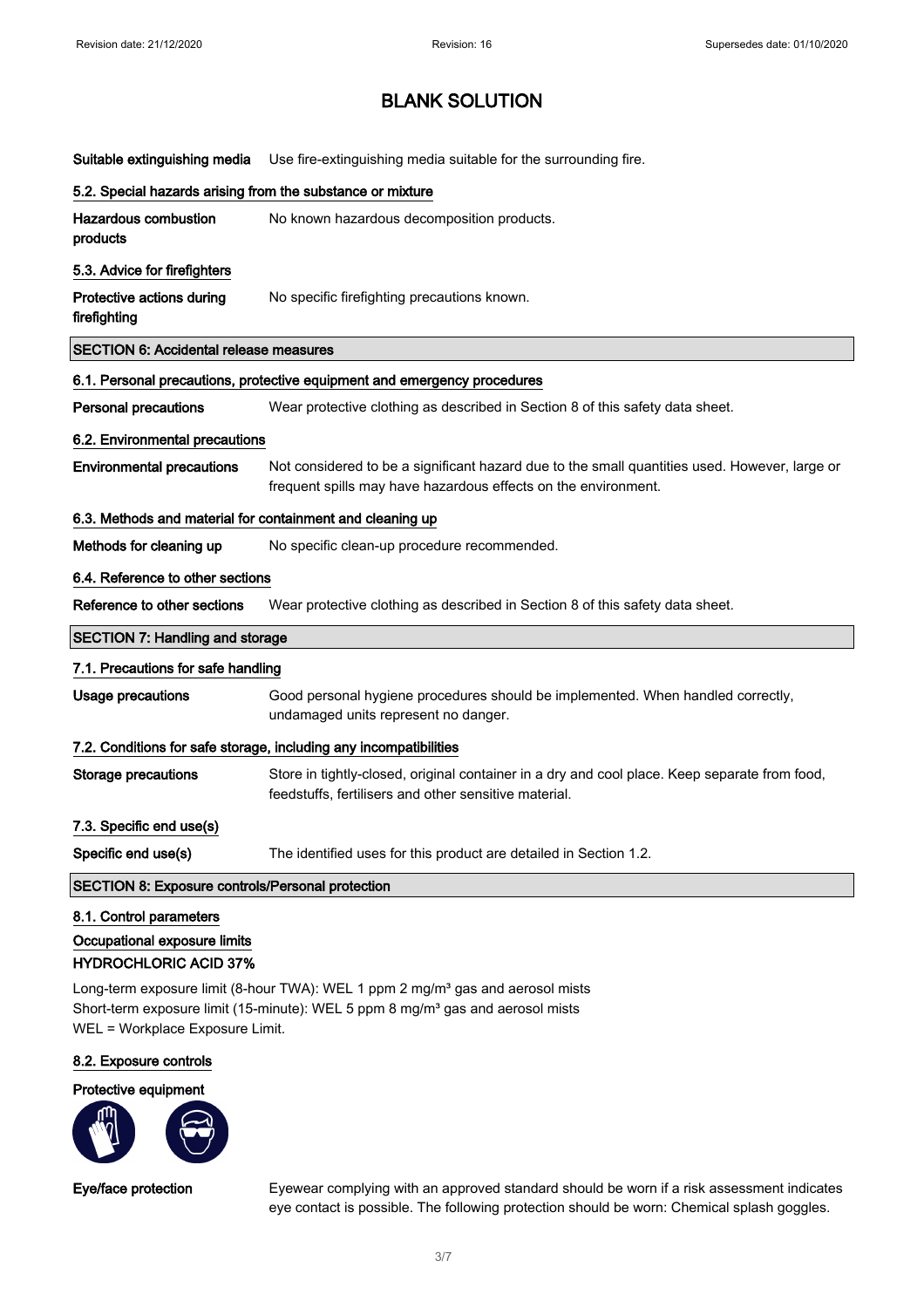| Hand protection                                            | No specific hand protection recommended. Chemical-resistant, impervious gloves complying<br>with an approved standard should be worn if a risk assessment indicates skin contact is<br>possible. It is recommended that gloves are made of the following material: Nitrile rubber. |
|------------------------------------------------------------|------------------------------------------------------------------------------------------------------------------------------------------------------------------------------------------------------------------------------------------------------------------------------------|
| Hygiene measures                                           | No specific hygiene procedures recommended but good personal hygiene practices should<br>always be observed when working with chemical products.                                                                                                                                   |
| <b>Respiratory protection</b>                              | No specific recommendations. Respiratory protection may be required if excessive airborne<br>contamination occurs.                                                                                                                                                                 |
| <b>SECTION 9: Physical and chemical properties</b>         |                                                                                                                                                                                                                                                                                    |
| 9.1. Information on basic physical and chemical properties |                                                                                                                                                                                                                                                                                    |
| Appearance                                                 | Clear liquid.                                                                                                                                                                                                                                                                      |
| Colour                                                     | Colourless.                                                                                                                                                                                                                                                                        |
| Odour                                                      | Almost odourless.                                                                                                                                                                                                                                                                  |
| 9.2. Other information                                     |                                                                                                                                                                                                                                                                                    |
| Other information                                          | Not known.                                                                                                                                                                                                                                                                         |
| <b>SECTION 10: Stability and reactivity</b>                |                                                                                                                                                                                                                                                                                    |
| 10.1. Reactivity                                           |                                                                                                                                                                                                                                                                                    |
| <b>Reactivity</b>                                          | There are no known reactivity hazards associated with this product.                                                                                                                                                                                                                |
| 10.2. Chemical stability                                   |                                                                                                                                                                                                                                                                                    |
| <b>Stability</b>                                           | Stable under the prescribed storage conditions.                                                                                                                                                                                                                                    |
| 10.3. Possibility of hazardous reactions                   |                                                                                                                                                                                                                                                                                    |
| Possibility of hazardous<br>reactions                      | Not known.                                                                                                                                                                                                                                                                         |
| 10.4. Conditions to avoid                                  |                                                                                                                                                                                                                                                                                    |
| <b>Conditions to avoid</b>                                 | There are no known conditions that are likely to result in a hazardous situation.                                                                                                                                                                                                  |
| 10.5. Incompatible materials                               |                                                                                                                                                                                                                                                                                    |
| <b>Materials to avoid</b>                                  | No specific material or group of materials is likely to react with the product to produce a<br>hazardous situation.                                                                                                                                                                |
| 10.6. Hazardous decomposition products                     |                                                                                                                                                                                                                                                                                    |
| Hazardous decomposition<br>products                        | No known hazardous decomposition products.                                                                                                                                                                                                                                         |
| <b>SECTION 11: Toxicological information</b>               |                                                                                                                                                                                                                                                                                    |
| 11.1. Information on toxicological effects                 |                                                                                                                                                                                                                                                                                    |
| <b>Toxicological effects</b>                               | No information available.                                                                                                                                                                                                                                                          |
| Other health effects                                       | May cause skin irritation. May cause serious eye damage. May cause respiratory irritation.                                                                                                                                                                                         |
| Acute toxicity - oral<br>Summary                           | No information available.                                                                                                                                                                                                                                                          |
| Acute toxicity - dermal                                    |                                                                                                                                                                                                                                                                                    |
| Summary                                                    | May cause skin irritation.                                                                                                                                                                                                                                                         |

Acute toxicity - inhalation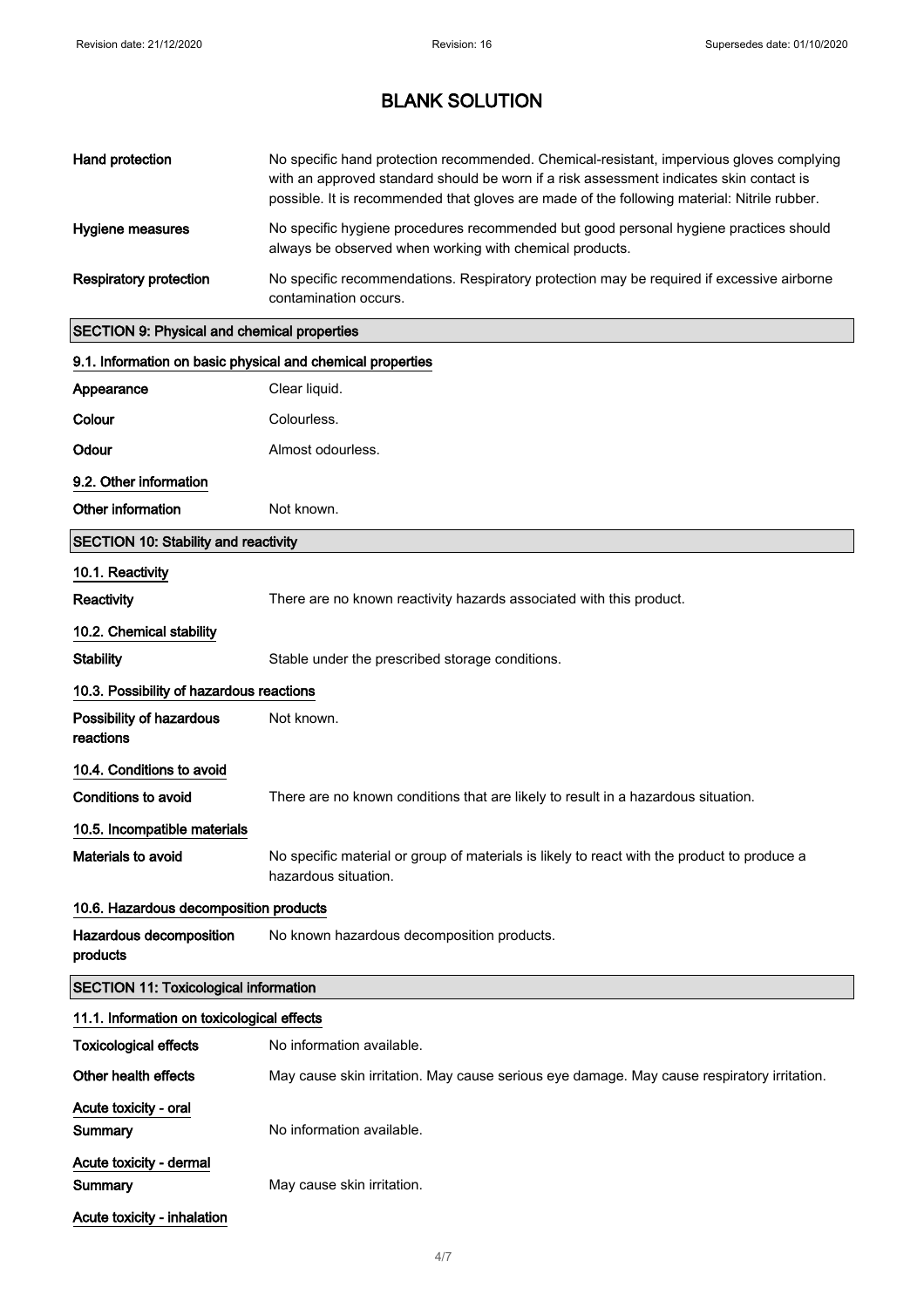| Summary                                      | May cause respiratory irritation.                                                                                                                               |
|----------------------------------------------|-----------------------------------------------------------------------------------------------------------------------------------------------------------------|
| Skin corrosion/irritation<br>Summary         | May cause skin irritation.                                                                                                                                      |
| Serious eye damage/irritation<br>Summary     | May cause serious eye damage.                                                                                                                                   |
| Carcinogenicity<br>Summary                   | No information available.                                                                                                                                       |
| Reproductive toxicity<br>Summary             | No information available.                                                                                                                                       |
| Inhalation                                   | May cause respiratory irritation.                                                                                                                               |
| Ingestion                                    | No information available.                                                                                                                                       |
| Skin contact                                 | May cause skin irritation.                                                                                                                                      |
| Eye contact                                  | May cause serious eye damage.                                                                                                                                   |
| <b>SECTION 12: Ecological information</b>    |                                                                                                                                                                 |
| Ecotoxicity                                  | Not considered to be a significant hazard due to the small quantities used. However, large or<br>frequent spills may have hazardous effects on the environment. |
| 12.1. Toxicity                               |                                                                                                                                                                 |
| <b>Toxicity</b>                              | No information available.                                                                                                                                       |
| 12.2. Persistence and degradability          |                                                                                                                                                                 |
|                                              | Persistence and degradability There are no data on the degradability of this product.                                                                           |
| 12.3. Bioaccumulative potential              |                                                                                                                                                                 |
| <b>Bioaccumulative potential</b>             | No data available on bioaccumulation.                                                                                                                           |
| 12.4. Mobility in soil                       |                                                                                                                                                                 |
| <b>Mobility</b>                              | The product is soluble in water.                                                                                                                                |
| 12.5. Results of PBT and vPvB assessment     |                                                                                                                                                                 |
| <b>Results of PBT and vPvB</b><br>assessment | This substance is not classified as PBT or vPvB according to current EU criteria.                                                                               |
| 12.6. Other adverse effects                  |                                                                                                                                                                 |
| Other adverse effects                        | No data available.                                                                                                                                              |
| <b>SECTION 13: Disposal considerations</b>   |                                                                                                                                                                 |
| 13.1. Waste treatment methods                |                                                                                                                                                                 |
| <b>Disposal methods</b>                      | No specific disposal method required.                                                                                                                           |
| <b>SECTION 14: Transport information</b>     |                                                                                                                                                                 |
| General                                      | As supplied, this product is consigned under the Excepted Quantities provisions. When<br>handled correctly, undamaged units represent no danger.                |

## 14.1. UN number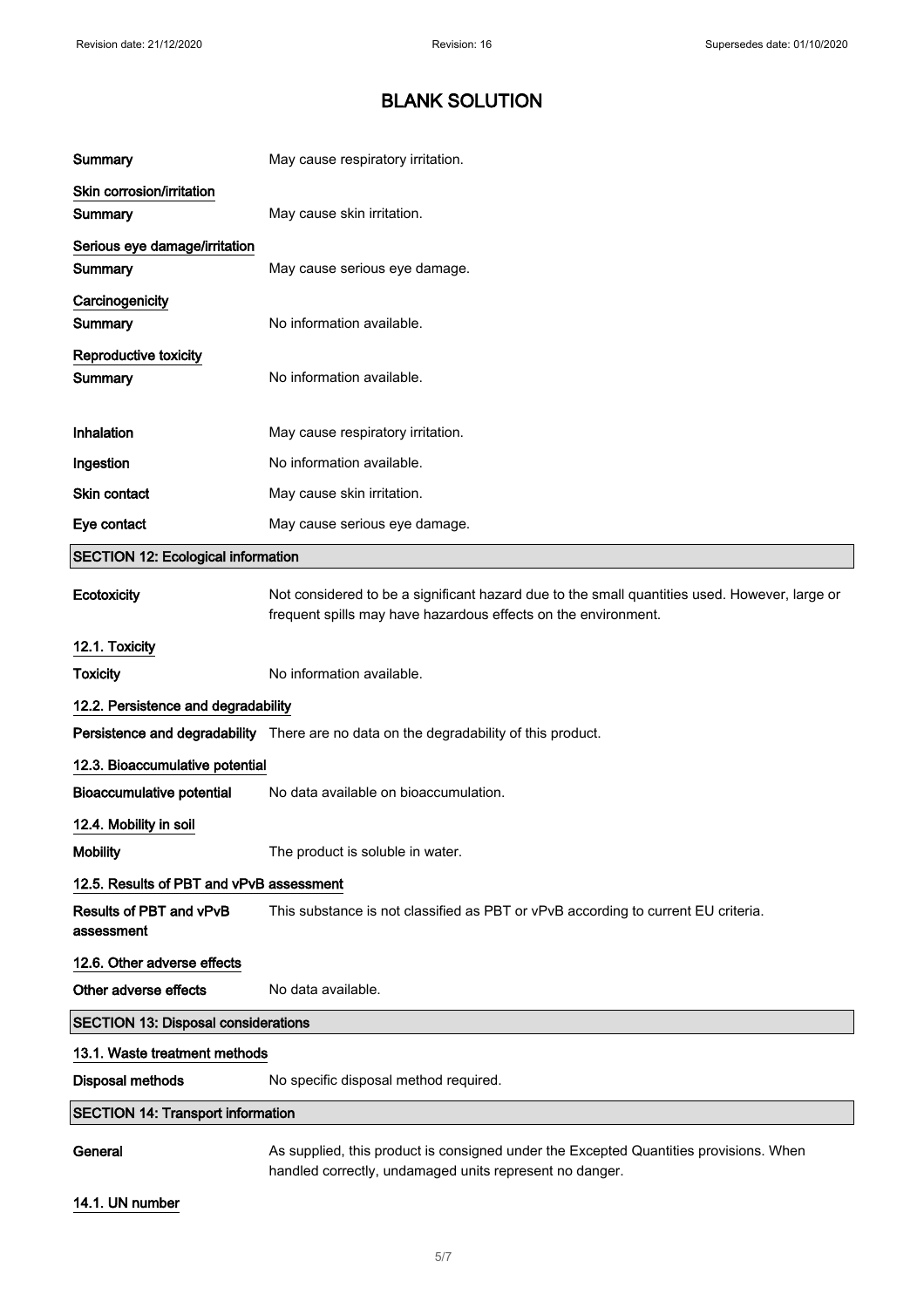| UN No. (ADR/RID)                              | 1789                     |
|-----------------------------------------------|--------------------------|
| UN No. (IMDG)                                 | 1789                     |
| UN No. (ICAO)                                 | 1789                     |
| UN No. (ADN)                                  | 1789                     |
| 14.2. UN proper shipping name                 |                          |
| Proper shipping name<br>(ADR/RID)             | <b>HYDROCHLORIC ACID</b> |
| Proper shipping name (IMDG) HYDROCHLORIC ACID |                          |
| Proper shipping name (ICAO) HYDROCHLORIC ACID |                          |
| Proper shipping name (ADN) HYDROCHLORIC ACID  |                          |
| 14.3. Transport hazard class(es)              |                          |
| <b>ADR/RID class</b>                          | 8                        |
| <b>ADR/RID classification code</b>            | C <sub>1</sub>           |
| <b>ADR/RID label</b>                          | 8                        |
| <b>IMDG class</b>                             | 8                        |
| <b>ICAO class/division</b>                    | 8                        |
| <b>ADN</b> class                              | 8                        |
|                                               |                          |

## Transport labels



| 14.4. Packing group       |   |
|---------------------------|---|
| ADR/RID packing group     | Ш |
| <b>IMDG packing group</b> | Ш |
| ICAO packing group        | Ш |
| ADN packing group         | Ш |

## 14.5. Environmental hazards

Environmentally hazardous substance/marine pollutant No.

### 14.6. Special precautions for user

| <b>IMDG Code segregation</b><br>group            | 1. Acids |
|--------------------------------------------------|----------|
| EmS                                              | F-A, S-B |
| ADR transport category                           | 3        |
| <b>Emergency Action Code</b>                     | 2R       |
| <b>Hazard Identification Number</b><br>(ADR/RID) | 80       |
| Tunnel restriction code                          | (E)      |